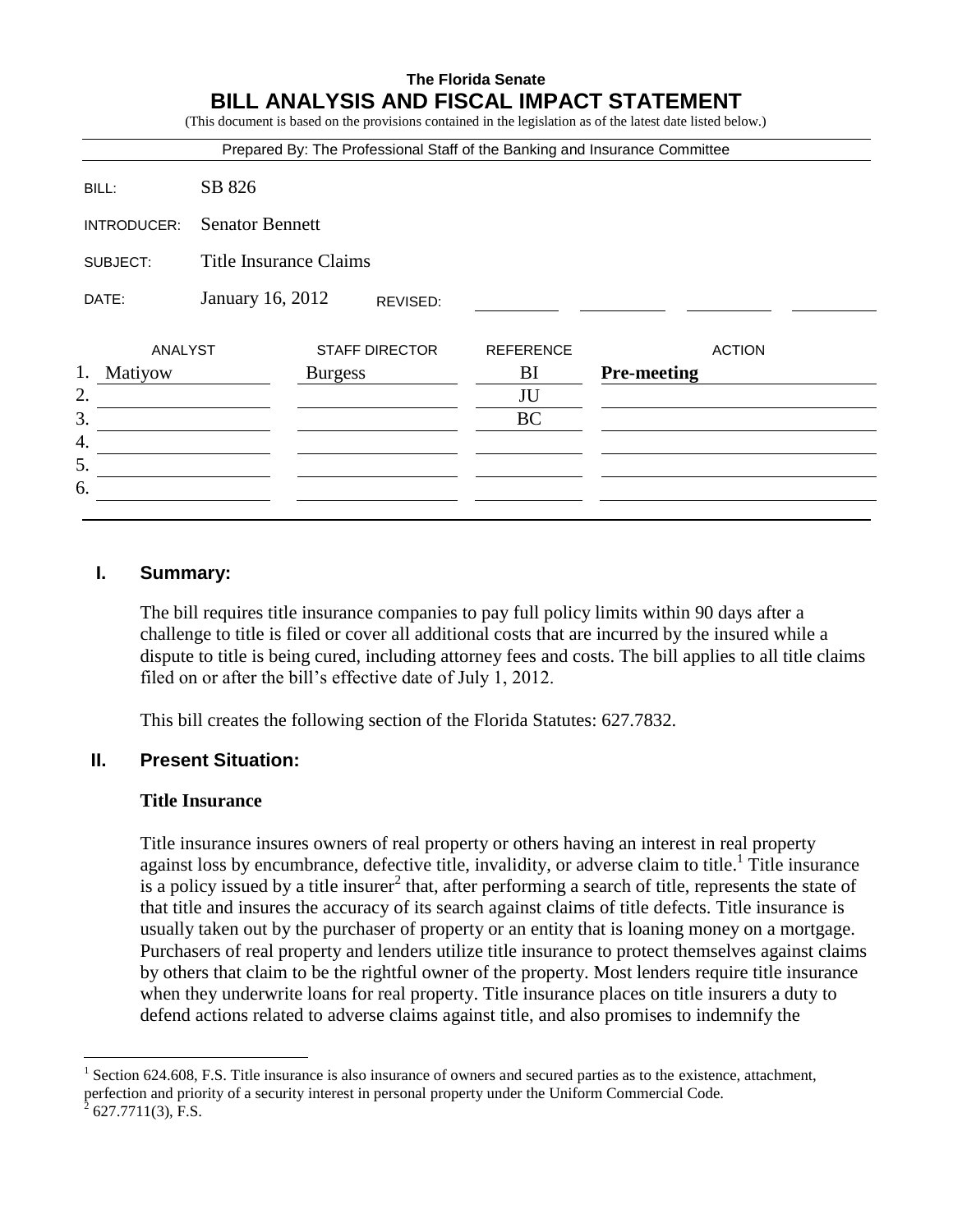policyholder for damage to the lender's security interest created by a cloud on title, unmarketable title, or adverse title that was not discovered by the insurer.

In Florida, two entities provide regulatory oversight of the title insurance industry: the Department of Financial Services (DFS), which regulates title agents, and the Office of Insurance Regulation (OIR), which regulates title insurers, including licensing and the promulgation of rates. Title insurance forms must be filed and approved by the OIR prior to  $\mu$ usage<sup>3</sup> and rates and premiums charged by title insurers are specified by rule by the Financial Services Commission (FSC).<sup>4</sup>

Pursuant to s. 627.782, F.S., the FSC is mandated to adopt by rule and specify a premium to be charged by title insurers for the respective types of title insurance contracts and, for policies issued through agents or agencies, the percentage of such premium required to be retained by the title insurer, which shall not be less than 30 percent. The FSC must review the premium not less than once every three years. Also, the FSC may by rule require insurers to submit statistical information, including loss and expense data, as it determines to be necessary to analyze premium rates.<sup>5</sup> Title insurers may deviate from the prescribed rates by petitioning the OIR for an order authorizing a specific deviation from the adopted premium.<sup>6</sup> In Florida, title insurers can only transact title insurance and cannot transact any other type of insurance.<sup>7</sup>

There are no set timeframes in statute as to when disputes to a title of real property must be cured by a title insurance company. The insurance company's primary objective in a dispute is to validate the policy as issued. If a challenge to title is brought, the title insurance company can settle with the challenging parties, challenge the dispute in court or tender partial or full policy limits for any damages occurred to the insured from the partial or total loss of title. Often time's disputes to title of real property can be settled between the parties involved without the involvement of the courts, thus cutting down on the time it takes for a challenge to title to be cured.

# **III. Effect of Proposed Changes:**

**Section 1.** The bill creates 627.7832, F.S., which requires title insurance companies to fully pay policy limits within 90 days after a challenge to title is filed or to cover all additional costs that are incurred by the insured until the cure is finalized, including attorney fees and costs. The bill applies to all title claims filed on or after the bill's effective date of July 1, 2012.

**Section 2.** The bill is effective July 1, 2012.

 $\overline{a}$ 

<sup>3</sup> Section 627.777, F.S.

<sup>4</sup> Section 627.782, F.S.

<sup>5</sup> Section 627.782, F.S.

<sup>6</sup> Section 627.783, F.S.

 $7$  Section 627.786, F.S.